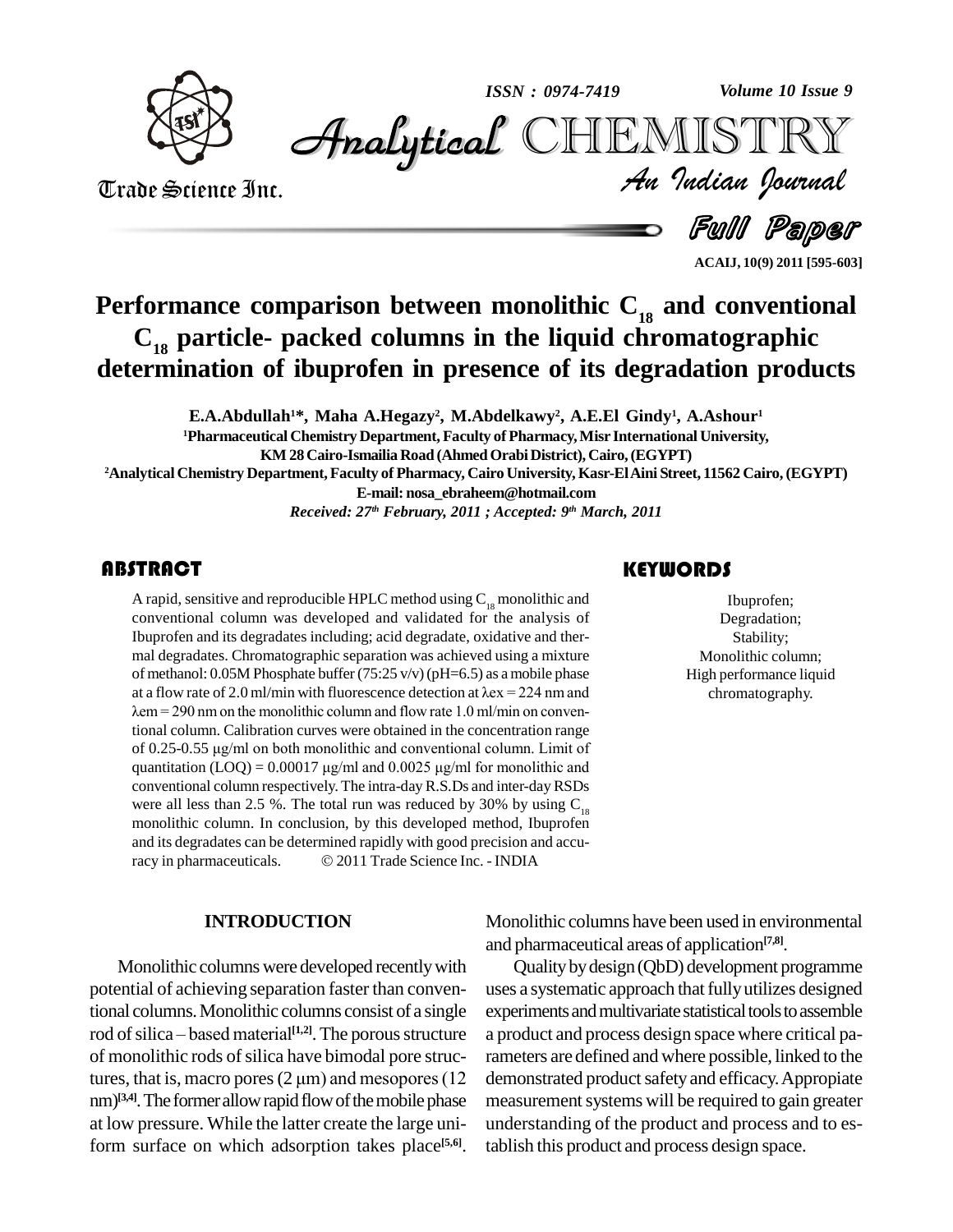An important tool in the application of QbD ap proach is design of experiment. DOE is statistical approach that simultaneously changes all experimental parameters to get useful information about the significance of experimental parameters and more importantly their interactions.

A comprehensive assessment of robustness during analytical method validation is a major activity in gaining the understanding of quality by design (QbD). QbD facilitates continual improvement by establishing a systematic framework to scientifically assess the impact of any proposed changes. **[9]**

Robustness testing is done in this work either on the conventional column or the monolithic column with the use of design of experiment (DOE), when performing a robustness test of a method; the objective is to ascertain that the method is robust to small fluctuations in the factor levels, to understand how to alter the bounds of the factors so that robustness may still be claimed.<sup>[10]</sup>  $\frac{1}{10}$ With robustness testing design, it is possible to determine the sensitivity of the responses to small changes in the factors.

Where such minor changes to the factor levels have little effect on the response values, the analytical system is determined to be robust **[11,12]**

Ibuprofen is a potent a chiral non-steroidal antiinflammatorydrug (NSAID) used to relieve moderate pain, acute arthritis, non-rheumatic inflammation, fever and dysmenorrhea **[13]**.

Analytical methods described for Ibuprofen in cludes: Liquid chromatographywith fluorescence detection for determination of enantiomers in human plasma **[14,15]**. In dosage forms, Ibuprofen has been determined using HPLC and derivative spectroscopy<sup>[16,17]</sup> tive and chemometric assisted spectrophotometric meth- $290 \text{ nm}$ ). The injection volume was  $20 \mu L$ . ods<sup>[18]</sup>. Previous studies described a stability indicating **Preparational** method designed to investigate the degradation of Ibuprofen in tablet dosage form but nothing was re ported on application of monolithic column technology on evaluation of stability indicating method of Ibuprofen

performance of monolithic and conventional column in pared a *Indiana*<br>*Indiana*<br>*Indian Journal*<br>*ISTRY*<br>*<i>Indian Journal* the development of a validated HPLC method for solu In this paper, a comparison is made between the Ibuprofen in presence of its degradation products. DOE is implemented in the study of method development on the monolithic column as it is known for faster separa-

CHEMISTRY

tion and short analysistime so can be used for method development steps in R&D laboratories.

#### **EXPERIMENTAL**

#### **Materials and reagents**

Ibuprofen standard was obtained from El- Kahira for pharmaceutical and chemical Industries.

HPLC grade methanol was obtained from Sigma-Aldrich (Germany).

Analytical grade di-potissium hydrogen orthophosphate, orthophosphoric acid, hydrogen peroxide (30%v/v), hydrochloric acid and methanol were pur chased fromAdwic (Cairo, Egypt).

Double distilled water was used throughout the experiment.

Brufen® tablet was manufactured by El- Kahira for pharmaceutical and chemical Industries; it was labeled to contain 400 mg of Ibuprofen (Batch No. 82220 and 87834).

#### **Equipment andchromatographic conditions**

Chromatographic experiments were performed with a HPLC system equipped with an isocratic pump, fluroscent detector agilent 1200.Chromatographic sig nals were acquired and processed by Agilent LC Æchemstation software 1200. A chromolith<sup>®</sup> performance RP-18 e (100mmx 4.6mm) column (Merk,Germany) and YMC- pack ODS  $(250 \text{ mm} \times 4.6 \text{ mm}, 5 \text{ }\mu\text{m})$  were used for separation. The optimized mobile phase was a mixture of methanol: phosphate buffer (0.05M) (pH= 6.5) (75:25 v/v). The flow rate was set at  $1.0$  and  $2.0$ ml/min for conventional and monolithic column respec-6.5) (75:25 v/v). The flow rate was set at 1.0 and 2.0<br>ml/min for conventional and monolithic column respec-<br>tively, detector wavelength at ( $\lambda$ ex = 224 nm,  $\lambda$ em = ml/min for conventional and monolithic column re<br>tively, detector wavelength at  $(\lambda$ ex = 224 nm,  $\lambda$ <br>290 nm). The injection volume was 20 µL.

#### **Preparation of solutions**

### **Standard solutions**

Standard solution of Ibuprofen was prepared at 100 of Ibuprofen was prepared at 100<br>as a solvent and is protected from light. Working standard solution of Ibuprofen was pre- $\mu$ g/ml using methanol as a solvent and is protected from<br>light. Working standard solution of Ibuprofen was pre-<br>pared at 1  $\mu$ g/ml using methanol as solvent. Calibration solutions were prepared with appropriate aliquots of the working standard solution were diluted with the mobile phase to obtain concentration range of (0.25-0.55 µg/ml). mobile phase to obtain concentration range of (0.25-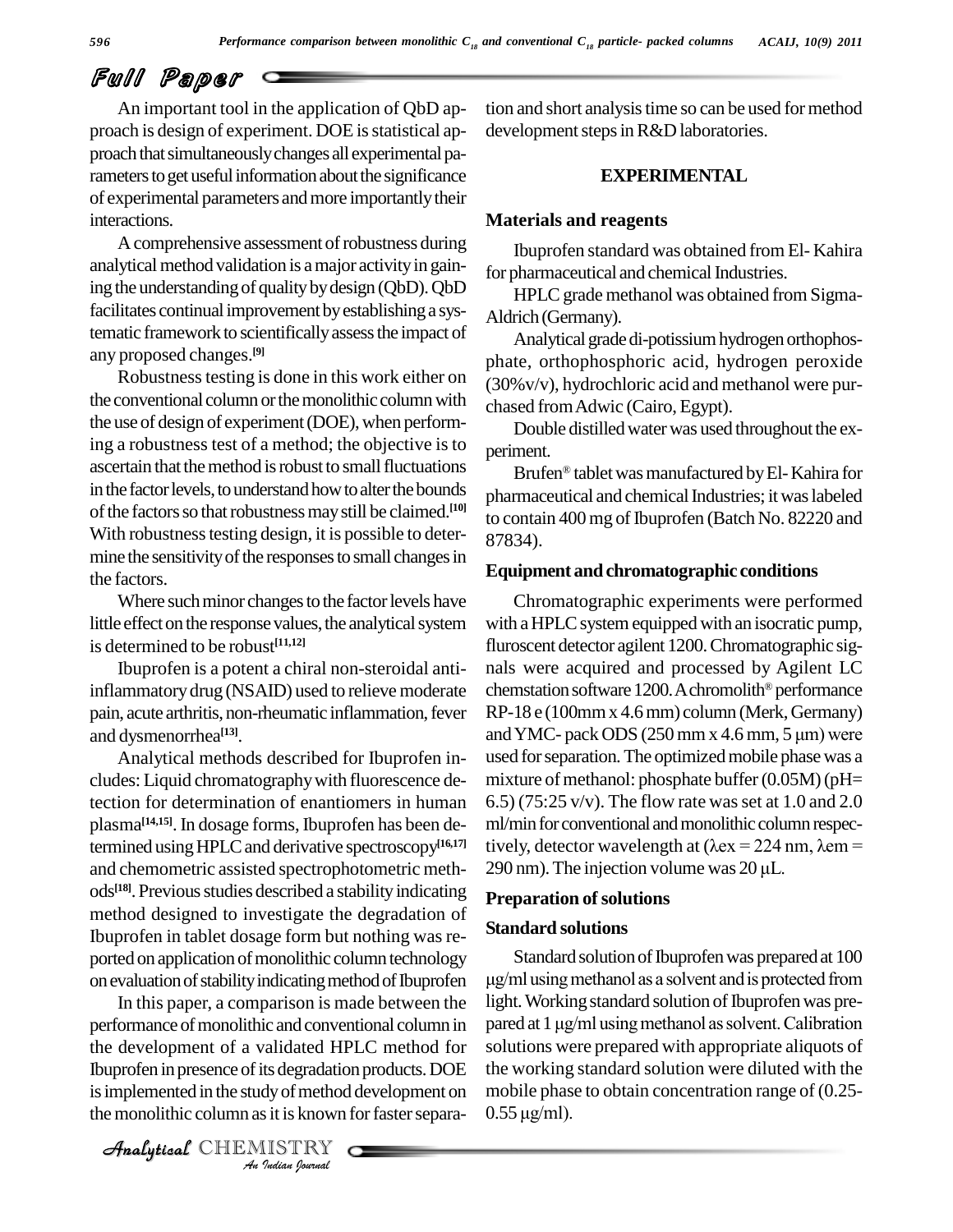#### **Analysis of dosage form**

Twenty tablets of Brufen® 400 mg Ibuprofen were <sup>of this</sup> weighed and finely powdered. An accurately weighed powder equivalent to 10mg Ibuprofen was placed in a 100 ml volumetric flask and diluted to volume with  $1=0.01, 0=0.03, +1=0.05$ ),  $\lambda_{ex}$  (-1=223, 0=224, methanol. The solution was ultrasonicated for 30 min.  $+1=225$ ) and  $\lambda_{ex}$  (-1=289, 0=290, +1=291) as shown methanol. The solution was ultrasonicated for 30 min. and filtered. The filterate was having the concentration <sup>In TAB</sup> methanol. The solution was ultrasonicated for 30 min.  $+1$ =<br>and filtered. The filterate was having the concentration in T<br>of 100 µg/ml. Several dilutions were made, then an aliand filtered. The filterate was having the concentration in TA of 100  $\mu$ g/ml. Several dilutions were made, then an ali-<br>quot was taken (0.4  $\mu$ g/ml) diluted with the mobile phase spect and injected.

#### **Forced degradation studies**

#### **Acidic degradation**

10 mg of Ibuprofen were dissolved in 10 ml of 2 M HCl and kept at 100  $\degree$ C on a boiling water bath for 90 hours.

#### **Oxidative degradation**

10 mg of Ibuprofen were dissolved in 10 ml of  $10\%$  v/v of H<sub>2</sub>O<sub>2</sub> and kept at  $100\degree$ C on a boiling water bath for 90 hours.

#### **Thermal degradation**

Five tablets of Brufen<sup>®</sup> were left for 140 hours at Thermal degradati<br>Five tablets of B<br>oven at 80 °C.

#### **Method development**

Eleven experiments were done in which different factors affecting chromatographic separation. Method parameters were changed according to the following parameters: Flow rate of (3.0 ml/min) and wavelength of detection ( $\lambda_{ex} = 224$  nm,  $\lambda_{em} = 290$  nm), Phos-<br>phate buffer (pH= 6.5). Different ratios of methanol and buffer until the chosen systemis(Methanol: Phos phate buffer) (80:20). The First design of experiment range of 0.25-0.55 µg/ml for both monolithic and con-(DOE I) used a Plackett-Burman design involving change in pH, Flow rate, methanol and wavelength of excitation and emission. As for pH  $(-1=6.3, 0=6.5,$  $+1=6.7$ ), Flow rate ( $-1=2.8$ ,  $0=3.0, +1=3.2$ ), methanol (-1=70, 0=80, +1=90), λ<sub>ex.</sub> (-1=223, 0=224,<br>+1=225) and λ<sub>em</sub> (-1=289,0=290,+1=291) as shown inTABLE1.

Another experimental design was made to reach a better understanding of the factors influencing the chromatographic separation of Ibuprofen and the acid degradation products. So trials were done involving the change of the concentration of buffer and changing the flow rate

and ratio of methanol to buffer. To ensure the resolution of this mixture, a second design of experiment ( $DOE$ II) was done. As for pH $(-1=6.3, 0=6.5, +1=6.7)$ , Flow rate  $(-1=2.0, 0=2.5, +1=3.0)$ , buffer concentration  $(-1)$ 1=0.01, 0=0.03, +1=0.05), λ<sub>ρx</sub> (-1=223, 0=224, in TABLE 1. The experimental results of DOE I and II<br>were computed using MODDE 9.0 trial version with re-<br>spect to resolution between Ibuprofen 's peak and the peaks of the acid degradation products.

#### **Method validation**

Method validation parameters studied were: Linearity, precision, accuracyand limit of quantitation and robustness.

#### **Specificity**

Different aliquots of acidic, oxidative and thermal degradates were injected.

#### **Repeatability**

The repeatability of the method was studied by Æpreparing six replicate samples solution for Brufen<sup>®</sup> tablet. From the same powder (described under dos age form preparation) injections of each sample was done in duplicates.

#### **Intermediate precision**

Intermediate precision of the method was studied by repeating the repeatability experiment in three different days.

#### **Linearity**

Assay of linearity was studied by preparing serial dilutions from the working standard solution within the Assay of linearity was studied by preparing serial<br>dilutions from the working standard solution within the<br>range of  $0.25-0.55 \mu g/ml$  for both monolithic and conventional column which is the range covering 80-120% of the target concentration.

#### **Accuracy**

*A5, 0.55 µg/ml). Eacl Indian Journal* Accuracy and recovery of the method was studied by analyzing data obtained from standard solutions during the range portion of validation. Different concentrations covering different parts of the calibration range ing the range portion of validation. Different concentra-<br>tions covering different parts of the calibration range<br>(0.25, 0.35, 0.40, 0.45, 0.55 µg/ml). Each concentration was injected in triplicate.

#### **Limit of quantitation (LOQ)**

The LOQ was defined asthe lowest concentration

CHEMISTRY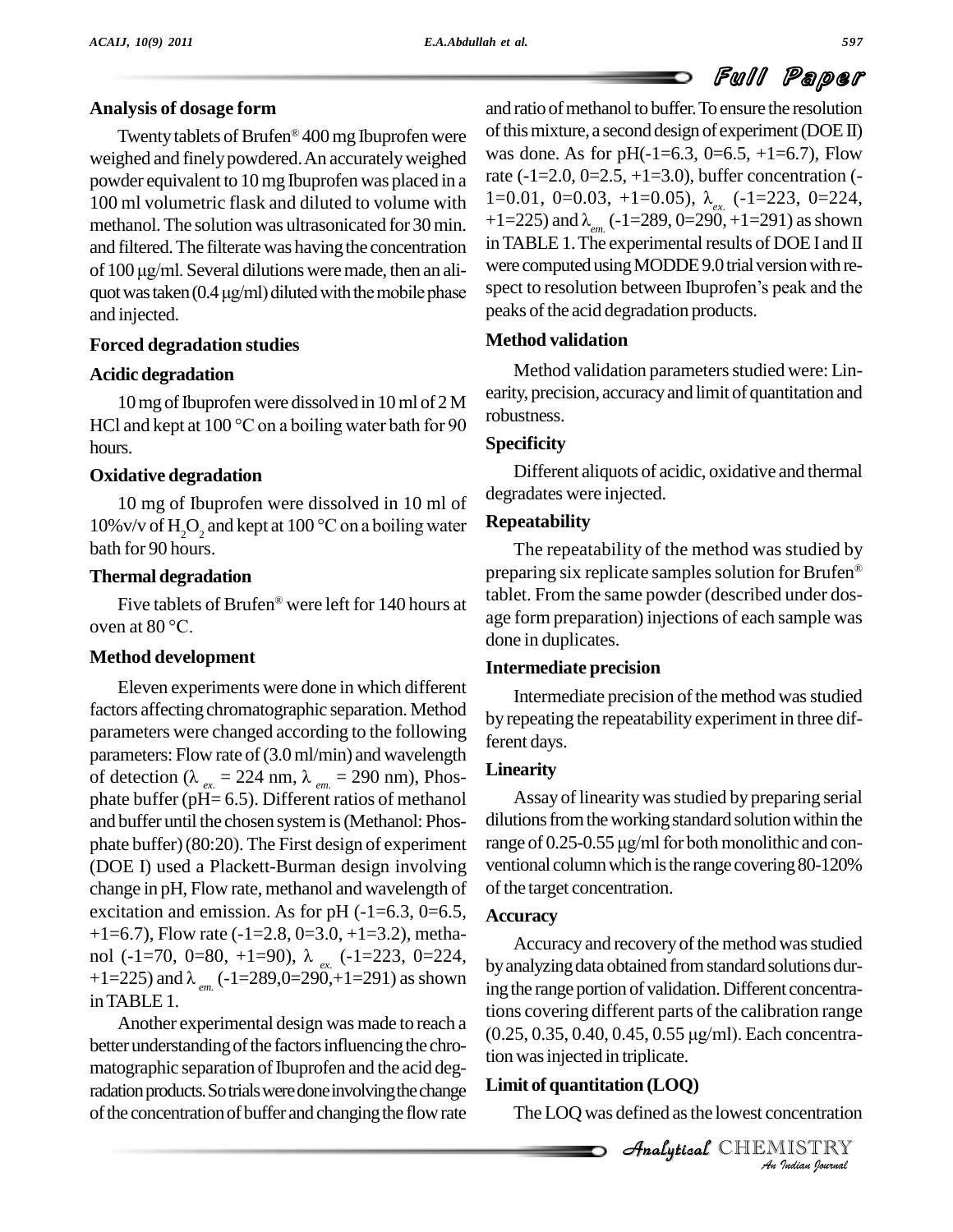that could be determined with acceptable accuracyand precision under the stated experimental conditions.

#### **Robustness**

Robustness testing done on the monolithic column and on the conventional column. Different factors are changed including: methanol ratio, pH, Flow rate and the excitation and emission wavelengths. All are changed through a small range using Plackett-Burman design. As for pH (-1= 6.3, 0=6.5, +1=6.7), Flow rate (-<br>1=1.8, 0=2.0, +1=2.2) (-1=0.8, 0=1.0, +1=1.2) for monolithic and conventional column respectively, Methanol (-1=70, 0=75, +1=80), <sup>Î</sup> *ex.* (-1=223, 0=224, +1=225) and <sup>Î</sup>*em.* (-1=289, 0=290, +1=291) asshown inTABLE 1.

**TABLE1 : Design of experiment(DOE)for method develop ment(DOEI and DOEII) & method robustness ofibuprofen on monolithic and conventional column.**

| Exp.<br>No. | pH   | <b>Flow</b><br>rate | <b>Methanol</b> | <b>Excitation</b> | <b>Emission</b><br>wavelength wavelength |
|-------------|------|---------------------|-----------------|-------------------|------------------------------------------|
| 1           |      | $-1$                | $-1$            |                   |                                          |
| 2           |      |                     | -1              |                   |                                          |
| 3           |      |                     |                 | -1                | $-1$                                     |
| 4           | $-1$ |                     |                 |                   | $-1$                                     |
| 5           | 1    | -1                  |                 |                   |                                          |
| 6           | $-1$ |                     | - 1             |                   |                                          |
| 7           | $-1$ | -1                  |                 | $-1$              |                                          |
| 8           | $-1$ | -1                  | -1              | -1                | $-1$                                     |
| 9           | 0    | 0                   | 0               | 0                 | 0                                        |
| 10          | 0    | 0                   |                 | $\Omega$          | ∩                                        |
| 11          | ∩    |                     |                 |                   |                                          |

#### **RESULTSAND DISCUSSIONS**

#### **Method development**

 $(X_3)$  and excitation wavelength  $(X_4)$  and emission wave-*Indian*<br> *Instantined works and the condition betweed.*<br> *I* Experiment IISTRY length  $(X_5)$ . The ranges examined were small devia-The concept of quality by design (QbD) and de sign of experiment (DOE) was used to reach the optimum conditions for resolution of Ibuprofen from its degradation products. The first design of experiment (DOEI) used consider the change in five factors which are pH  $(X_1)$ , Flow rate  $(X_2)$ , percentage of methanol tionsfromthe center points and the corresponding re-sponses which are resolution between the adjacent peaks(Y) were observed. Experimental results were

```
CHEMISTRY
```
computed by MODDE 9.0 trial version. The Coeffi cients of the model were estimated by the multiple linear regression (MLR). The model equation for Y was asfollows:

**Res 2:**

**Y**<sub>1</sub> = **3.1836+2.33X**<sub>1</sub>**- 0.055X**<sub>2</sub>**- 0.055X**<sub>4</sub>**- 0.055X**<sub>4</sub>**- 2.33X**<sub>5</sub>

**Res 3:**

**Y2= 3.1582+ 2.728X1- 0.05X2- 0.05X3- 0.229X4- 3.006X<sup>5</sup> Res 4:**

**Y3= 1.358- 0.383X<sup>1</sup> + 1.293X2+ 1.293X3+0.548X4- 1.458X<sup>5</sup> Res 5:**

**Y4= 1.574 + 0.799X1- 0.566X2- 0.301X<sup>3</sup> + 0.566X4- 0.534X<sup>5</sup>**

The maximum resolution obtained in this experi mental condition range was not enough to give satisfactory resolution (resolution between the 2 critical pairs which are two peaks in the degradation prod uct with lowest resolution). So another factor was Emission<br>
added which is the buffer concentration, a second design of experiment (DOE II) was done considering change in six factors which are  $pH(X_1)$ , Flow rate  $(X_2)$ , Buffer concentration  $(X_3)$ , excitation wavelength  $(X_4)$ , emission wavelength  $(X_5)$  and methanol  $(X_6)$  and the corresponding responses were resolution of different peaks (Y).

**Res 2:**

 $Y = 3.309 - 0.198X_1 + 1.018X_2 - 1.461X_3 + 1.133X_4 + 1.466X_5 +$  $0.686X_{6}$ 

**Res 3:**

 $Y = 0.816 + 1.123X_1 - 1.123X_2 - 1.123X_3 + 1.123X_4 + 1.123X_5$ **1.123X** 

**Res 4:**

 $Y = 0.902 + 1.24X_1 - 1.24X_2 + 1.24X_3 + 1.24X_4 + 1.24X_5 - 1.24X_6$ **Res 5:**

 $Y = 0.325 + 0.448X_1 - 0.448X_2 + 0.448X_3 + 0.448X_4 + 0.448X_5$ 0.448X

DOE I and II were done on monolithic column to show the effect of the studied factors. In DOE I, all factors are found to be non-significant (P>0.05) except flow rate and methanol. So DOE II was done to optimize these two factors until all the studied factors are found to be non-significant asshown in theCoeffi cient plot in Figures 1.

Also values of  $\mathsf{R}^2\mathsf{R}^2$  adj. and  $\mathsf{Q}^2$  for DOE I and II are shown inTABLE 2.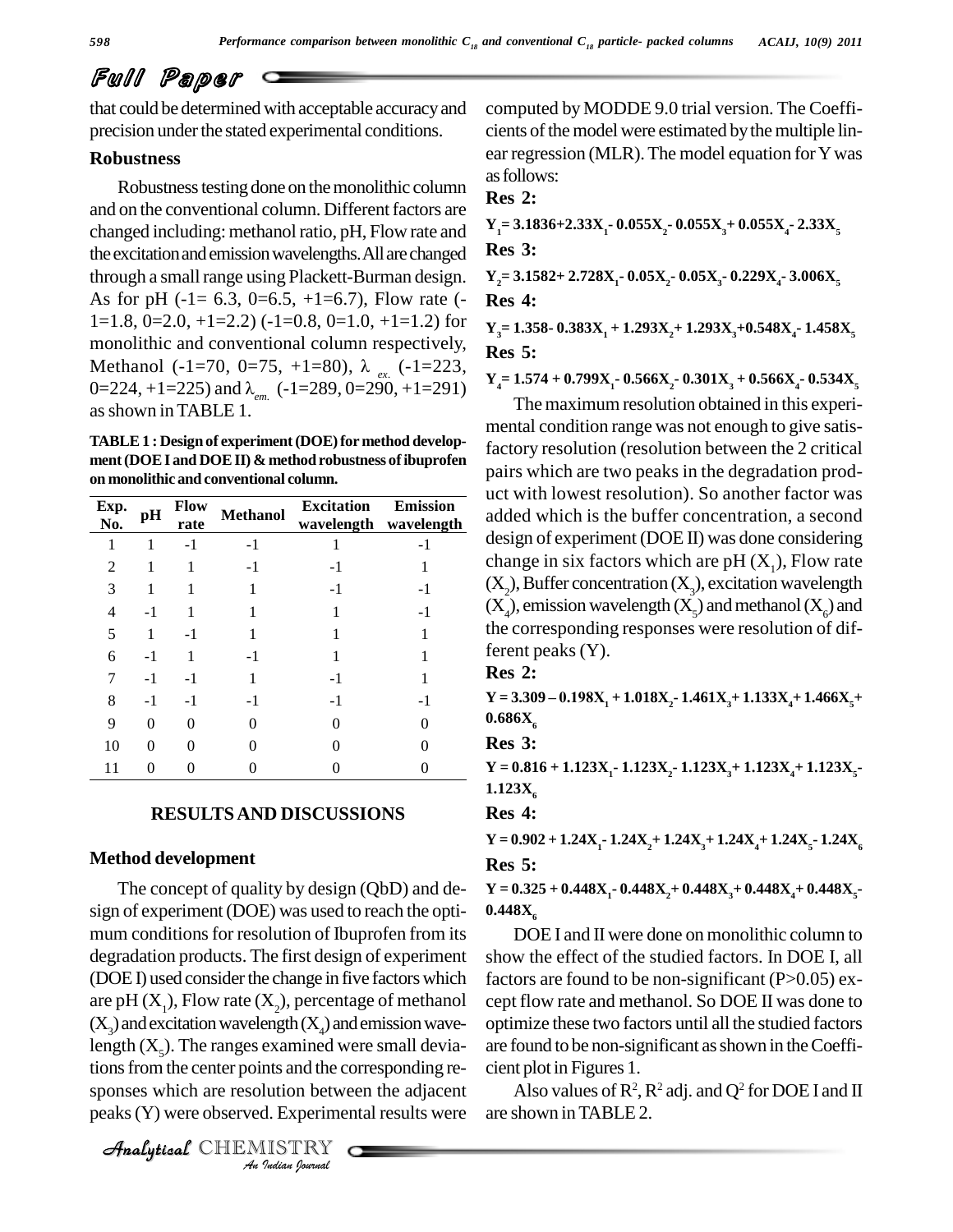

**(b)**

**Figure** 1 **:** The coefficient plot of (a) DOE I and (b) DOE II of ibuprofen on monolithic  $C_{18}$  column.

#### **Method validation**

#### **Specificity**

Aims to show the separation of Ibuprofen peak from other degradation peaks.

Figures 3 and 4 shows the separation of Ibuprofen from acidic, oxidative and thermal degradation prod ucts, furthermore, the purity of the Ibuprofen peak was further checked by the diode array detector. No impurities in the peak were detected.

#### **Precision**

#### **Repeatability**

The repeatability of the method for assay was dem-<br>diff onstrated by preparing six samples for Brufen® tablet.  $cc$ The samples were analyzed according to the analytical method and the percent label claim for Ibuprofen was determined for each sample. Results are presented in TABLE 3. The RSD% values for six samples of Ibuprofen  $\sim$ determined for each sample. Results are presented in<br>TABLE 3. The RSD% values for six samples of Ibuprofen<br>at each of the concentration of  $0.25$ ,  $0.40$  and  $0.55 \mu g/$ ml. The results of repeatability for both conventional and monolithic column were shown in TABLE 3.

#### **Intermediate precision**

Intermediate precision of the method was demon-

**TABLE2:The summarylistofDOEIandDOEIIofibuprofen on** monolithic  $C_{18}$  column

|                  |                                          |                                    |  |  | $R^2$ $R^2$ adj $Q^2$ SDY RSD N Reproducibility |
|------------------|------------------------------------------|------------------------------------|--|--|-------------------------------------------------|
| Res <sub>2</sub> | DOE I 0.572 0.145 -3.145 3.896 3.603 11  |                                    |  |  | 0.9972                                          |
|                  |                                          |                                    |  |  | DOE II 0.563 -0.094 -15.75 3.182 3.327 11 0.999 |
|                  |                                          |                                    |  |  | DOE I 0.681 0.362 -2.849 4.407 3.518 11 0.967   |
| Res 3            | DOE II 0.825 0.563 -4.869 2.708 1.791 11 |                                    |  |  |                                                 |
|                  | DOE I 0.922 0.845 0.108 2.266 0.892 11   |                                    |  |  | 0.990                                           |
| Res 4            | DOE II 0.825 0.563 -4.869 2.991 1.978 11 |                                    |  |  |                                                 |
| Res <sub>5</sub> | DOE L                                    | 0.319 -0.360 -1.932 2.034 2.373 11 |  |  | 0.091                                           |
|                  | DOE II 0.825 0.563 -4.869 1.079 0.714 11 |                                    |  |  |                                                 |

strated by repeating the repeatability experiment with a different day.Intermediate precision was done on both conventional and monolithic columns as shown in TABLE<sub>3</sub>.

#### **Linearity**

linearity was assessed in the range of  $(0.25 - 0.55 \mu g)$ *I*<br>*Journal* which<br>ited for both<br>IISTRY<br>*Indian Iournal* ml) for both monolithic and conventional column which Assay linearity was demonstrated by preparing serial dilutions from the working standard solution, where Assay linearity was demonstrated by preparing se-<br>rial dilutions from the working standard solution, where<br>linearity was assessed in the range of  $(0.25 - 0.55 \,\mu g/$ is covering (80%-120%) of the target concentration. Linear regression analysis data were tabulated for both columns as in TABLE 4.

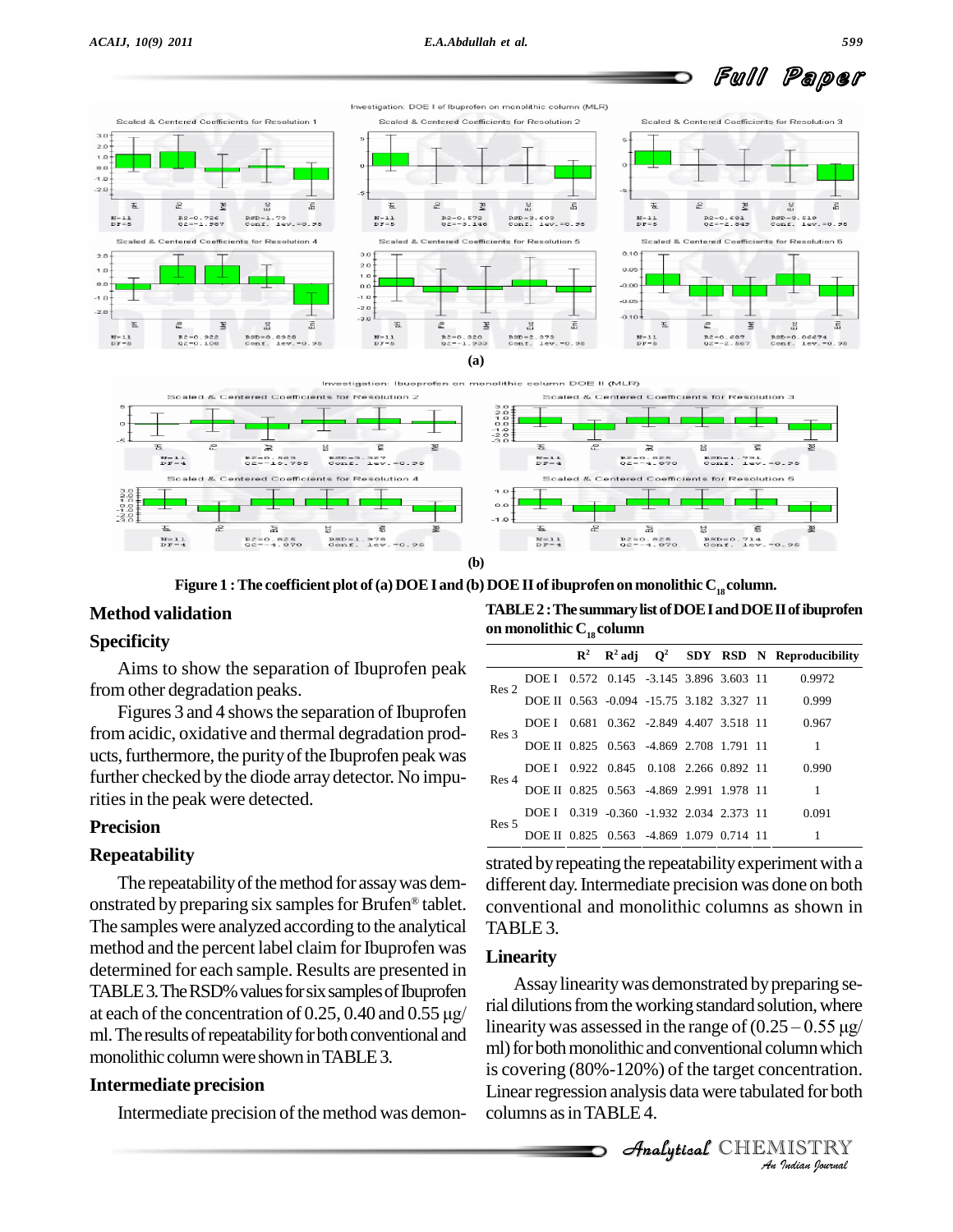#### **Accuracy**

Accuracy and recovery of the method for assay was demonstrated by analyzing data obtained from stan-<br> $\mu$ g/ml on nonolithic column which shows higher sensi-<br>data obtained from stan- $\mu$ g/ml on monolithic column which shows higher sensidard solutions during the range portion of the validation. The average percent recovery at each concentration was determined at the concentration of 0.250, 0.350, 0.400, 0.450 and 0.550  $\mu$ g/ml respectively (n  $= 3$ ) as in TABLE 4.

#### **Limit of quantitation (LOQ)**

The LOQ was defined asthe lowest concentration that could be determined with acceptable accuracyand

**TABLE 3 : Repeatability and intermediate precision of ibuprofen.**

precision under the stated experimental conditions.

The limit of quantitation was found to be 0.0025 ental conditions.<br>found to be 0.0025<br>column and 0.00017 <sup>T</sup>  $\mu$ g/ml of Ibuprofen on conventional column and 0.00017 tivity obtained on the monolithic column.

#### **Robustness**

Robustness was done on monolithic and conventional columns considering five factors:  $pH(X_1)$ , Flow rate  $(X_2)$ , methanol  $(X_3)$ , excitation wavelength  $(X_4)$ <br>and emission wavelength  $(X_5)$ . The corresponding responses is the resolution between adjacent peaks considered (Y).

| TABLE 4 : Linear regression data for analysis of ibuprofen |  |
|------------------------------------------------------------|--|
| on monolithic& conventional column                         |  |

| <b>Parameter</b> | Monolithic column | <b>Conventional column</b> | <b>Parameter</b>               | <b>Monolithic</b><br>column | <b>Conventional</b><br>column |
|------------------|-------------------|----------------------------|--------------------------------|-----------------------------|-------------------------------|
| Repeatability    | $%$ R.S.D         | $%$ R.S.D                  | Linearity                      | $0.25 - 0.55$ µg/ml         | $0.25 - 0.55 \mu$ g/ml        |
| $0.25 \mu g/ml$  | 0.610             | 0.139                      | Correlation coefficient        |                             |                               |
| $0.400 \mu g/ml$ | 0.172             | 1.472                      | $(r^2)$                        | 0.9995                      | 0.9995                        |
| $0.550 \mu g/ml$ | 0.323             | 0.471                      | Intercept coeff. $\pm$ S.E     | $10.297 \pm 0.673$          | $4.240 \pm 0.222$             |
| Intermediate     | $%$ R.S.D         | $%$ R.S.D                  | Slope coeff. $\pm$ S.E         | $158.45 \pm 1.633$          | $55.57 \pm 0.538$             |
| precision        |                   |                            | Standard error                 | 0.432                       | 0.142                         |
| $0.250 \mu g/ml$ | 0.823             | 0.733                      | Accuracy                       | $99.43 \pm 1.426$           | $99.99 \pm 1.298$             |
| $0.400 \mu g/ml$ | 1.191             | 0.800                      |                                |                             |                               |
| $0.550 \mu g/ml$ | 0.900             | 0.545                      | Limit of quantitation<br>(LOQ) | $0.00017 \mu g/ml$          | $0.0025 \,\mathrm{\mu g/ml}$  |





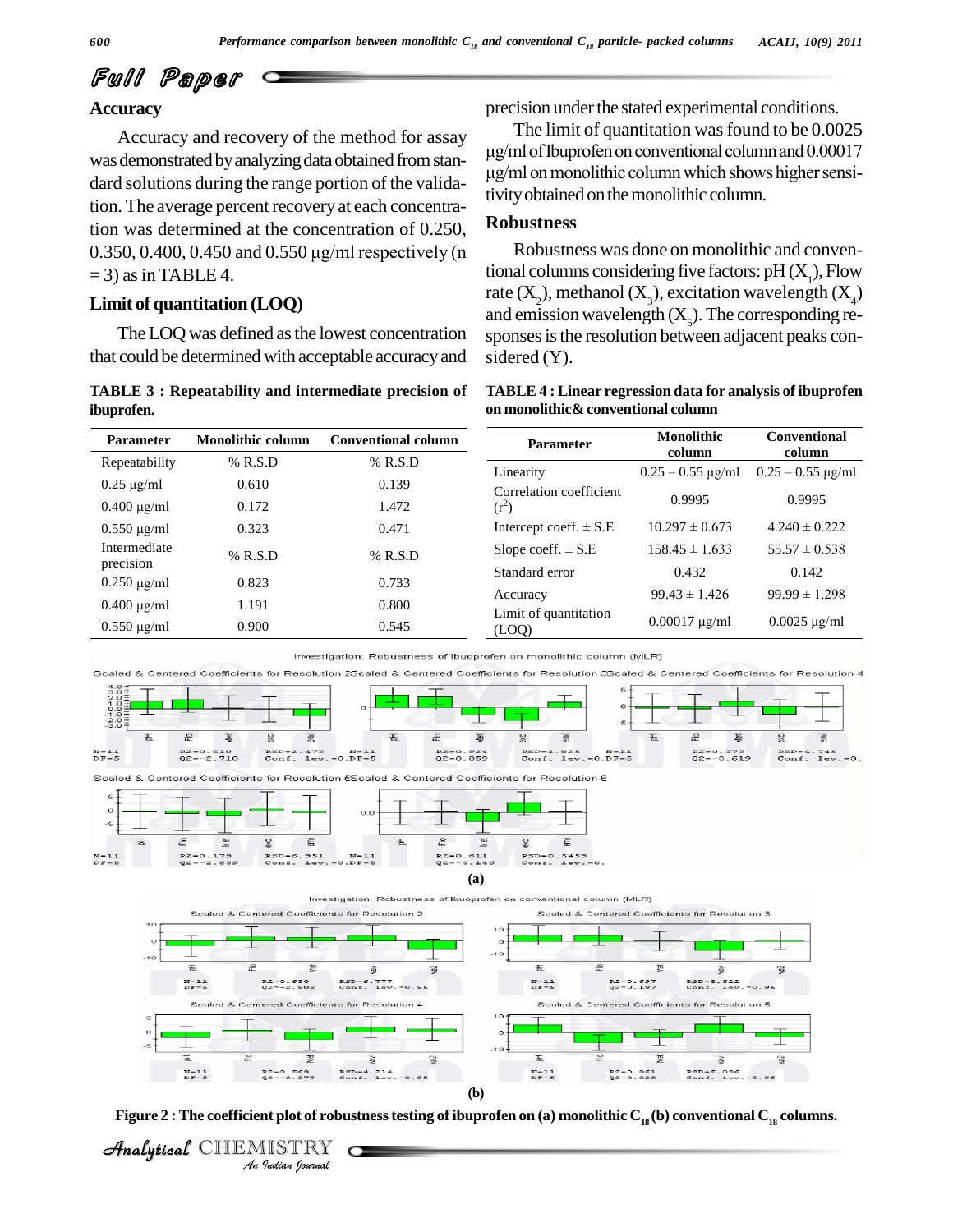

**TABLE5 :The summary list of robustness ofibuprofen on conventional and monolithic column:**

**Figure 3 :HPLCchromatogramof acidic, oxidative andther mal degradation of ibuprofen under the specified chromato** mal degradation of ibuprofen under the specified chromato-<br>graphic conditions using monolithic column.<br>graphic conditions using conventional column.

*I*<br>**I**<br>IISTRY<br>IISTRY<br>*Indian hournal* 

CHEMISTRY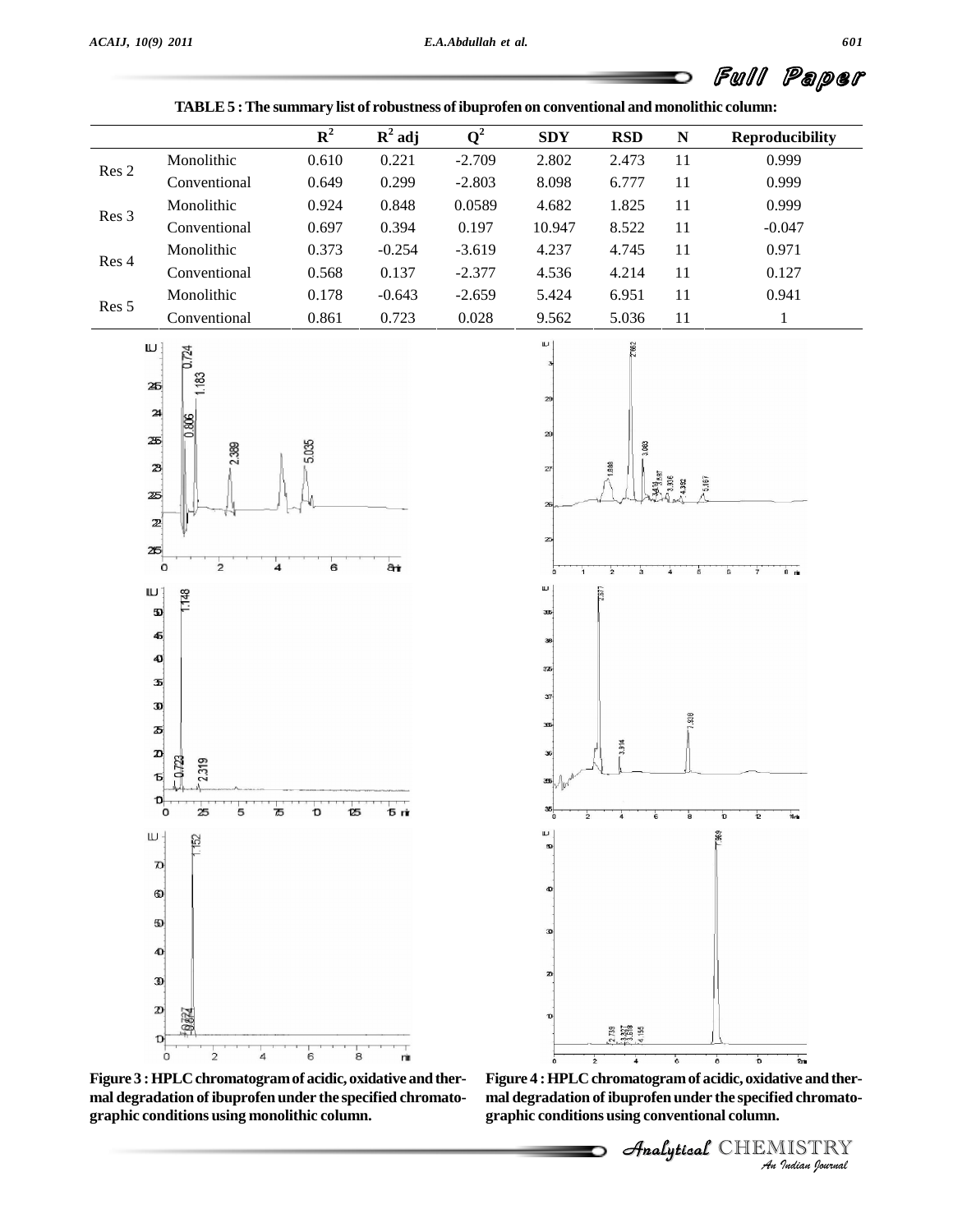#### **Monolithic column**

#### **Res 2:**

 $Y_1 = 2.566 + 1.29X_1 + 1.65X_2 + 0.065X_3 - 0.089X_4 - 1.265X_5$ **Res 3:**

 $Y_2 = 4 + 2.82X_1 + 2.39X_2 - 1.55X_3 - 2.82X_4 + 1.163X_5$ 

**Res 4:**

 $Y_3 = 5.367 - 0.544X_1 - 0.746X_2 + 1.474X_3 - 2.296X_4 - 0.279X_5$ **Res 5:**

 $Y_4 = 5.126 - 0.553X_1 - 1.218X_2 - 1.943X_3 + 0.55X_4 - 0.84X_5$ 

#### **Conventional column**

**Res 2:**

 $Y_1 = 5.11 - 2.95X_1 + 2.43X_2 + 2.16X_3 + 3.13X_4 - 4.92X_5$ **Res 3:**

 $Y_2 = 10.39 + 5.35X_1 + 4.93X_2 + 0.406X_3 - 7.074X_4 + 1.141X_5$ **Res 4:**

 $Y_3 = 2.772 - 1.876X_1 + 0.661X_2 - 2.651X_3 + 1.679X_4 + 0.904X_5$ **Res 5:**

 $Y_4 = 4.512 + 4.801X_1 - 5.866X_2 - 2.86X_3 + 5.139X_4 - 2.52X_5$ Where Y is the resolution between different peaks of the acidic degradation product. This DOE was done for robustness testing on both monolithic and conventional columns.Allfactors are found to be non-signifi cant ( $P > 0.05$ ) as shown in Coefficient plot in Figure 2. Values of  $\mathbb{R}^2$ ,  $\mathbb{R}^2$  adj. and  $\mathbb{Q}^2$  which are best indicators  $\Box$  Taili for model fitness are shown in TABLE 5.

#### **Chromatography**

Complete separation of Ibuprofen from its degradation products on conventional and monolithic col umn can be seen in Figures 3 and 4. Relevant chro matographic data obtained are reported .These results show that the developed method meets the separation and system suitability requirements.

For comparison, the chromatographic data in TABLE 6 was obtained on conventional C18 particlepacked column using the same mobile phase, with chromatogram shown in Figure 5, although the length of the monolithic column

Was shorter than that of the conventional column (10 Vs 15 cm) and flow rate was higher (2.0 ml/min versus 1.0ml/min). Separation efficiencywas comparable for both columns judged from the number of theoretical plates (N) and resolution (Rs).

**TABLE 6 : Chromatographic data for the separation of ibuprofen and itsdegradation products on a monolithic col umn and a conventional particle- packed column.**

| <b>Parameter</b>                    | <b>Monolithic</b><br>column | Conventional<br>column |
|-------------------------------------|-----------------------------|------------------------|
| Resolution $(Rs)$                   | 3.94                        | 21.53                  |
| Relative retention time( $\alpha$ ) | 7.58                        | 11.14                  |
| Capacity factor $(K)$               | 0.64                        | 1.76                   |
| Tailing factor (t)                  | 0.83                        | 0.87                   |
| Number of theoretical plates (N)    | 2076                        | 22542                  |





**Figure 5 :HPLC chromatogramofstandard ibuprofen using monolithic and conventional C<sup>18</sup> column.** Æ

TABLE 7: Application of the proposed HPLC method on mono**lithic** and **conventional**  $C_{18}$  **column.** 

| <b>Parameter</b> | <b>Monolithic column</b>                 | <b>Conventional column</b>                       |
|------------------|------------------------------------------|--------------------------------------------------|
| Mean             | 100.06                                   | 99.01                                            |
| $%$ R.S.D        | 1.225                                    | 0.652                                            |
|                  | Analysis of ibuprofen in Brufen® tablets | The application of the method for the determina- |
|                  | Analytical CHEMISTRY                     |                                                  |

#### **Analysis of ibuprofen in Brufen tablets**

CHEMISTRY

tion of Ibuprofen in Brufen® tablets. The assay results are listed in TABLE 7. The contents of Ibuprofen were all within the recommended limits.

#### **CONCLUSIONS**

An HPLC method for determination of Ibuprofen